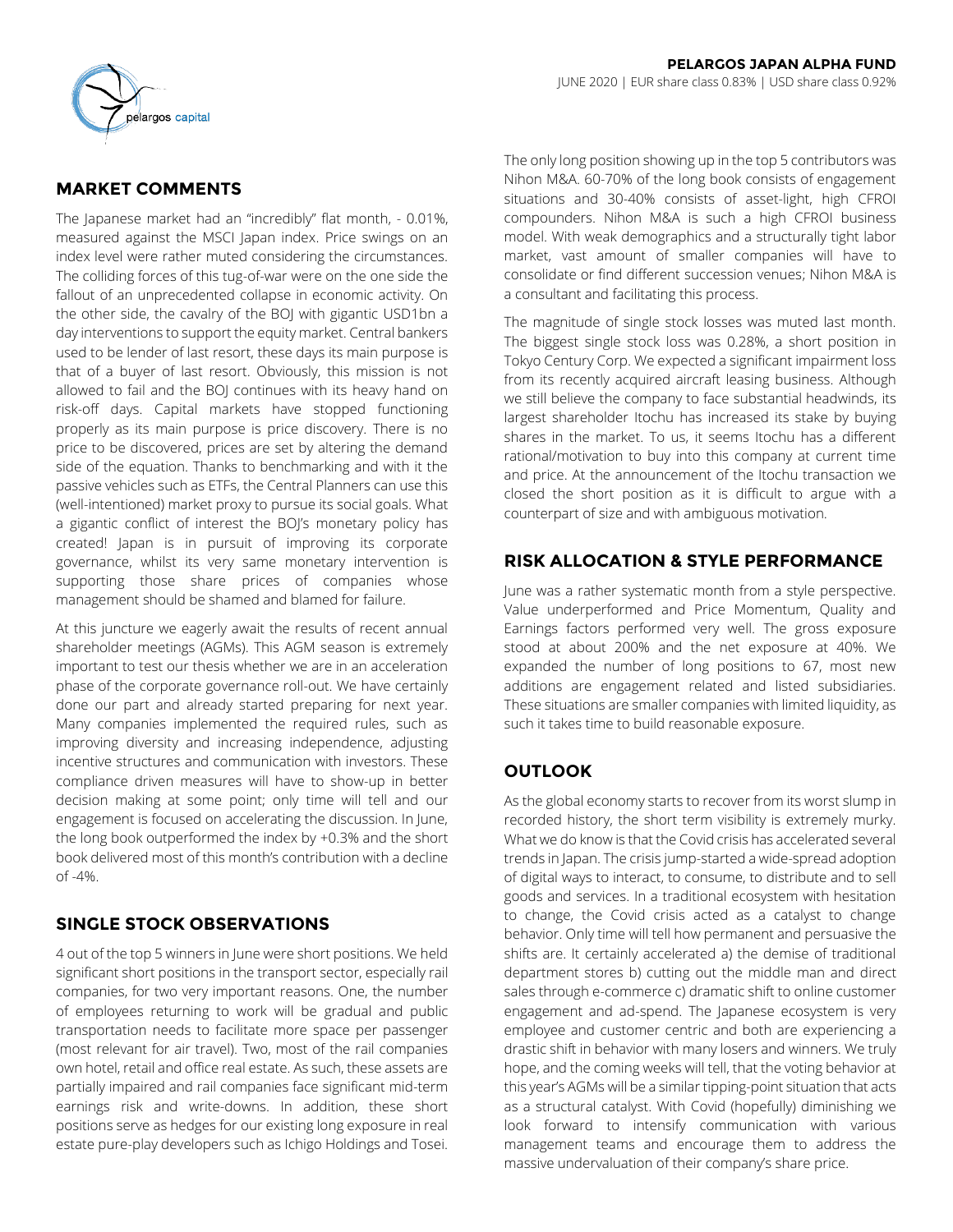

## **PELARGOS JAPAN ALPHA FUND**

JUNE 2020 | EUR share class 0.83% | USD share class 0.92%

## **FUND CHARTS AND FACTS**



### **TOP 5 GROSS POSITIONS**

| TAKARA LEBEN INFRASTRUCTURE  | Volatility (ex-ante; 3 months daily data) |
|------------------------------|-------------------------------------------|
| HEIWA REAL ESTATE CO LTD     | Beta (ex-ante)                            |
| CANADIAN SOLAR INFRASTRUCTUR | Sharpe Ratio                              |
| CENTRAL JAPAN RAILWAY CO     | Sortino Ratio                             |
| NOMURA REAL ESTATE HOLDINGS  | <b>Sterling Ratio</b>                     |

#### **TOP 5 MOVERS**

|                              |       | Max Drawdown (monthly)               |    |               | 13.5%         |           |
|------------------------------|-------|--------------------------------------|----|---------------|---------------|-----------|
| <b>TOP 5 MOVERS</b>          |       | Annualized Return                    |    | 3.8%          |               |           |
| EAST JAPAN RAILWAY CO        | 0.43% |                                      |    |               |               |           |
| CENTRAL JAPAN RAILWAY CO     | 0.37% | <b>SECTOR EXPOSURES (IN PERCENT)</b> |    |               |               |           |
| DAITO TRUST CONSTRUCT CO LTD | 0.35% |                                      |    | Long<br>Short |               | asor<br>G |
| NIHON M&A CENTER INC         | 0.23% |                                      |    |               | $\frac{1}{2}$ |           |
| <b>DENTSU GROUP INC</b>      | 0.22% | Consumer Discretionary               | 13 | $-5$          | 8             | 18        |
|                              |       | Consumer Staples                     |    |               | $-1$          | -5        |
|                              |       |                                      |    |               |               |           |

#### **TOP 5 SHAKERS**

| TOKYO CENTURY CORP       | $-0.28\%$ | <b>Financials</b>      |    | $2 - 2$      |                               | $\overline{4}$ |
|--------------------------|-----------|------------------------|----|--------------|-------------------------------|----------------|
| SYSMEX CORP              | $-0.26%$  | Health Care            |    | $2 \Omega$   | $\overline{2}$ $\overline{2}$ |                |
| TOYO CONSTRUCTION CO LTD | $-0.23%$  | Industrials            |    | 38 -15 24 53 |                               |                |
| KYOWA KIRIN CO I TD      | $-0.21%$  | Information Technology | フフ |              | $0\quad 22$                   | 22             |
| KOSAIDO CO I TD          | $-0.17%$  | <b>Materials</b>       |    |              |                               |                |

#### **FUND PERFORMANCE\* GENERAL STATISTICS**

|                                                          | 1151T           | FIJK"   | <b>20 RELUITI JULIE DUUK</b> |
|----------------------------------------------------------|-----------------|---------|------------------------------|
| Month to date performance                                | 0.92%           | 0.83%   | % Return short book          |
| Year to date performance                                 | $-1.65%$        | $-217%$ | # Long stocks                |
| Inception to date performance                            | 7.57%           | 55.51%  | # Short stocks               |
| *based on share class B EUR, ^based on share class C USD | % Long stocks 1 |         |                              |

#### **FUND FACTS\***

| Fund size in mln FUR | 138.38 | Turnover as % NAV |
|----------------------|--------|-------------------|
| Fund size in mln USD | 155.42 | 250%              |
| Firm size in mln FUR | 166.63 | 200%              |
| Firm size in mln USD | 18493  | 150%              |

#### **RISK STATISTICS**

| Net Exposure                              | 36%     |
|-------------------------------------------|---------|
| Gross Exposure                            | 207%    |
| Volatility (ex-ante; 3 months daily data) | 10%     |
| Beta (ex-ante)                            | $-0.02$ |
| Sharpe Ratio                              | 0.54    |
| Sortino Ratio                             | 0.86    |
| <b>Sterling Ratio</b>                     | 0.28    |
| Max Drawdown (monthly)                    | 13.5%   |
| Annualized Return                         | 3.8%    |

#### **SECTOR EXPOSURES (IN PERCENT)**

| DAITO TRUST CONSTRUCT CO LTD | 0.35%    |                               | Long | Short     |                | Gross          |
|------------------------------|----------|-------------------------------|------|-----------|----------------|----------------|
| NIHON M&A CENTER INC         | 0.23%    |                               |      |           | Net            |                |
| <b>DENTSU GROUP INC</b>      | 0.22%    | Consumer Discretionary        | 13   | $-5$      | 8              | 18             |
|                              |          | Consumer Staples              |      | -3        | $-1$           | -5             |
| <b>TOP 5 SHAKERS</b>         |          | Energy                        | 9    | $\Omega$  | 9              | 9              |
| TOKYO CENTURY CORP           | $-0.28%$ | Financials                    |      | $-2$      | $\Omega$       | $\overline{4}$ |
| SYSMEX CORP                  | $-0.26%$ | <b>Health Care</b>            |      | $\Omega$  | $\overline{2}$ | $\sqrt{2}$     |
| TOYO CONSTRUCTION CO LTD     | $-0.23%$ | Industrials                   | 38.  | $-15$     | 24             | 53             |
| KYOWA KIRIN CO LTD           | $-0.21%$ | Information Technology        | 22   | $\bigcap$ | 22             | 22             |
| KOSAIDO CO LTD               | $-0.17%$ | Materials                     |      | $\Omega$  |                |                |
|                              |          | Real Estate                   | 22   | $-4$      | 19             | 26             |
|                              |          | <b>Communication Services</b> | 3    | $-2$      |                | 5              |
|                              |          | Utilities                     |      | $-2$      | $-2$           | $\overline{2}$ |

|          |                      | <b>GENERAL STATISTICS</b>               |          |
|----------|----------------------|-----------------------------------------|----------|
| USD^     | $EUR*$               | % Return long book                      | 0.30%    |
| 0.92%    | 0.83%                | % Return short book                     | $-3.93%$ |
| $-1.65%$ | $-2.17%$             | # Long stocks                           | 67       |
| 7.57%    | 55.51%               | # Short stocks                          | 16       |
|          | on share class C USD | % Long stocks 1                         | 42%      |
|          |                      | % Short stocks $\downarrow$             | 88%      |
|          |                      | # Up days / Down days                   | 11/10    |
|          | 138.38               | Turnover as % NAV                       | 75%      |
|          | 155.42               | 250%                                    | 80%      |
|          | 166.63               | 200%                                    | 60%      |
|          | 184.93               | 150%                                    | 40%      |
|          |                      | 100%                                    | 20%      |
|          |                      | 50%                                     | 0%       |
|          | 36%                  | 0%<br>$-50%$                            | $-20%$   |
|          | 207%                 | $-100%$                                 | $-40%$   |
| ata)     | 10%                  | $-150%$                                 | $-60%$   |
|          | $-0.02$              |                                         |          |
|          | 0.54                 | 1872-1972-1978-1978-1979-1978-1979      |          |
|          | 0.86                 |                                         |          |
|          | 0.28                 | Long Exposure <b>The Short Exposure</b> |          |
|          | 13.5%                | Gross Exposure - Net Exposure           |          |
|          |                      |                                         |          |